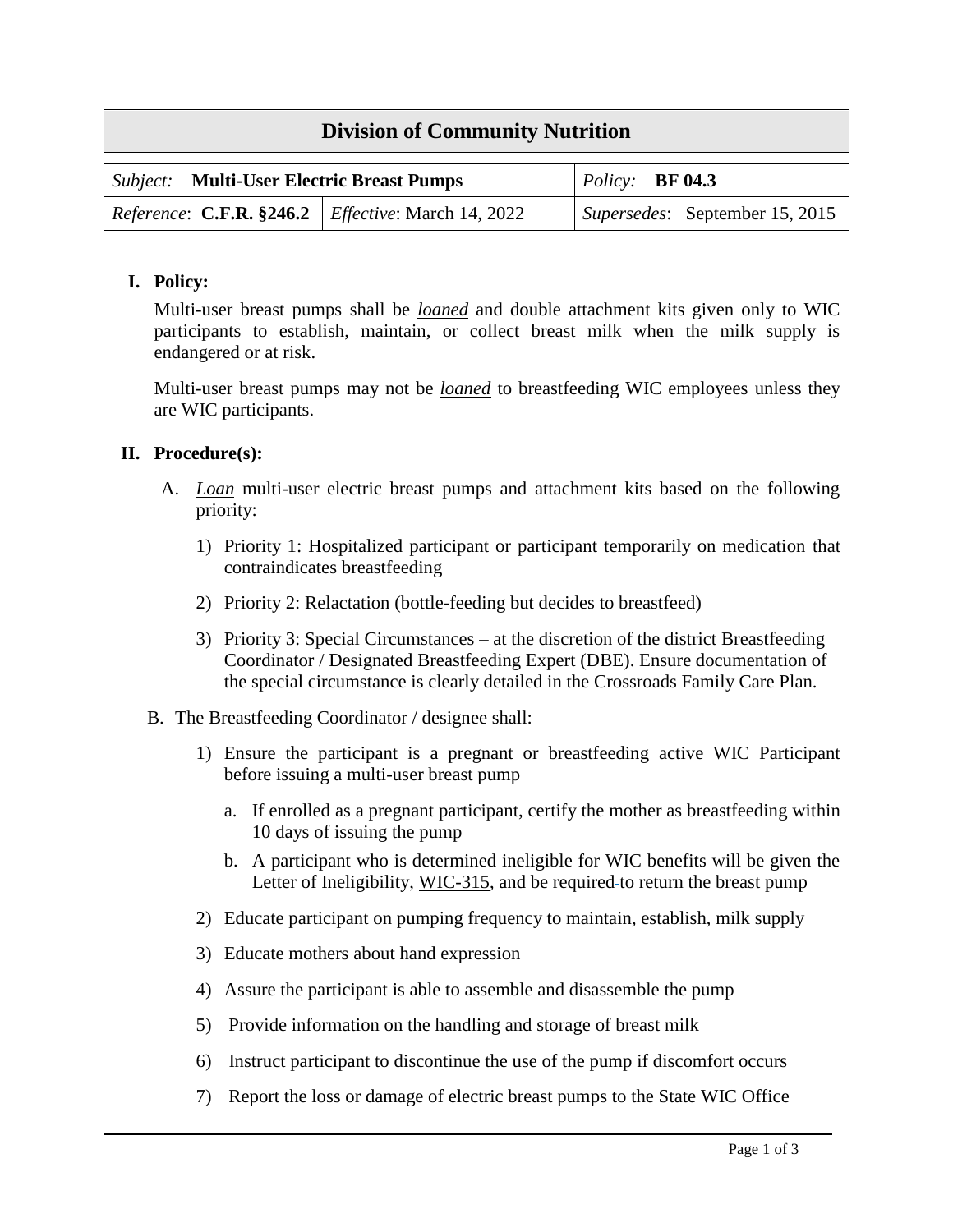## **Division of Community Nutrition**

| <b>Subject:</b> Multi-User Electric Breast Pumps                          |  | $\vert$ Policy: BF 04.3 |                                |
|---------------------------------------------------------------------------|--|-------------------------|--------------------------------|
| <i>Reference</i> : <b>C.F.R.</b> §246.2 <i>Effective</i> : March 14, 2022 |  |                         | Supersedes: September 15, 2015 |

- 8) Instruct participant to wipe down pump with a water damped cloth before return
- 9) Clean the exterior surface of the electric breast pump and carrying case with a CDC registered disinfectant found here https://www.epa.gov/pesticideregistration/list-l-disinfectants-use-against-ebola-virus prior to re-issuance.
	- a. Spray disinfectant onto a clean cloth and wipe the breast pump and inside and outside of the carrying case, making sure not to spray or pour liquid directly onto the pump.
	- b. Follow the manufacturer's instructions regarding saturation time.
- C. Follow-up shall be conducted and documented in the family care plan within one week to participants who receive a multi-user electric breast pump
- D. Accountability and security of multi-user electric breast pumps
	- 1) The breastfeeding coordinator / designee shall be responsible for the care, security, and return of multi-user electric breast pumps
		- a. In the event that a participant possesses an overdue electric breast pump, the local agency shall attempt to contact the participant via telephone and a certified letter, *see WIC P & P Manuel Appendix 18*
		- b. Document the contact in the family care plan, scan and attach the letter
		- c. If the local agency has made a reasonable amount of attempts to contact and the participant still fails to return the electric breast pump, the local agency shall have the option to issue only one month of food benefits at a time to the participant until the electric breast pump has been returned
	- 2) All multi-user electric breast pumps and attachment kits shall be stored in a secure area
	- 3) All multi-user electric attachment kits shall be stored in original, unopened packaging
		- a. The participant shall sign the Pump Loan Agreement
		- b. The breastfeeding coordinator / designee shall be responsible for the tracking and inventory of multi-user electric breast pumps